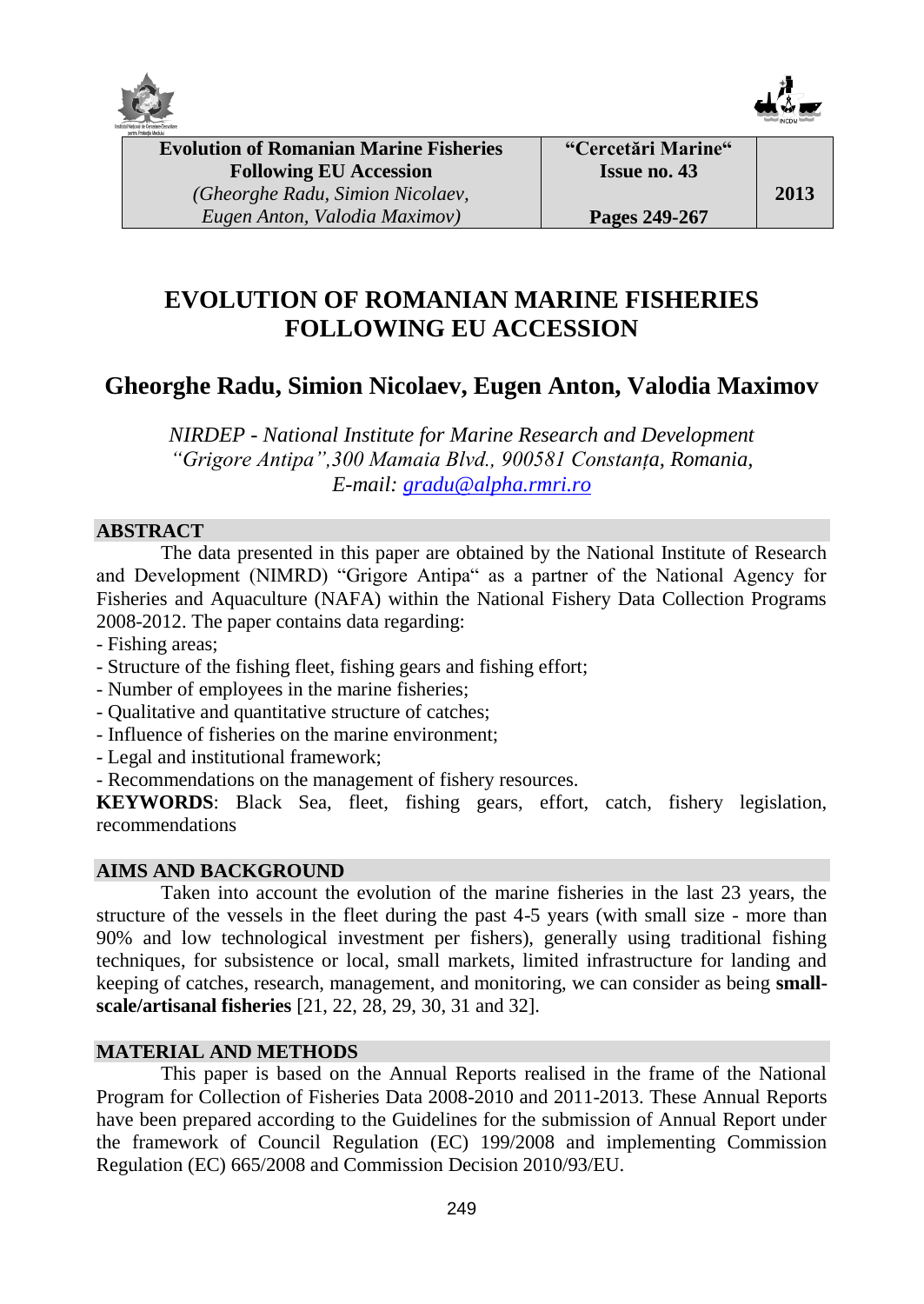



### $\overline{a}$ **RESULTS AND DISCUSSION** *Main fishing grounds*

The Romanian fishing fleet is operating in the area of competence of the Regional Fisheries Management Organisations - G.F.C.M., Area 37 - Mediterranean and Black Sea, Sub-area 37.4., Division 37.4.2, GSA 29 [24, 25, 26, 27]. The Romanian fishing area is comprised between Sulina and Vama-Veche; the coastline extends for over 240 km, which can be divided into two main geographical and geomorphologic sectors [19 and 27]:

1 - the northern sector (about 158 km in length) lies between the secondary delta of the Chilia branch and Constanța, constituted of alluvial sediments;

2 - the southern sector (about 85 km in length) lies between Constanța and Vama-Veche characterised by promontories with active, high cliffs, separated by large zones with accumulative beaches often protecting littoral lakes.

The distance from the sea shore to the shelf limits (200 m depth) varies from 100 to 200 km in the northern sector and to 50 km in the southern one. The submarine slope of the shelf is very gentle in the north, while in the southern sector the slope increases very quickly (Fig 1, 2). The shallow waters up to 20 m depth of the northern part are included in the Biosphere Reserve of Danube Delta. The marine zone of the "Danube Delta" - Biosphere Reserve constitutes a traditional zone for spawning and feeding for transboundary species as well as a passage route for anadromous species (sturgeons, Danube shad) [20, 23].

In the South part of the littoral is situated also the Vama Veche - 2 Mai Marine Reserve, with the surface of 5,000 hectares (Fig. 3). The Vama Veche - 2 Mai Marine Reserve is an area with a high diversity of the biotopes and biocoenosis, being settled on the migration routes of the main pelagic and benthic fish and marine mammals [20, 23, 24, 25, 26, 27].



**Fig. 1 - Fisheries points and distribution area for stationary fishing gears Fig. 2 - Distribution of trawling zones Fig. 3 - Romanian protected areas**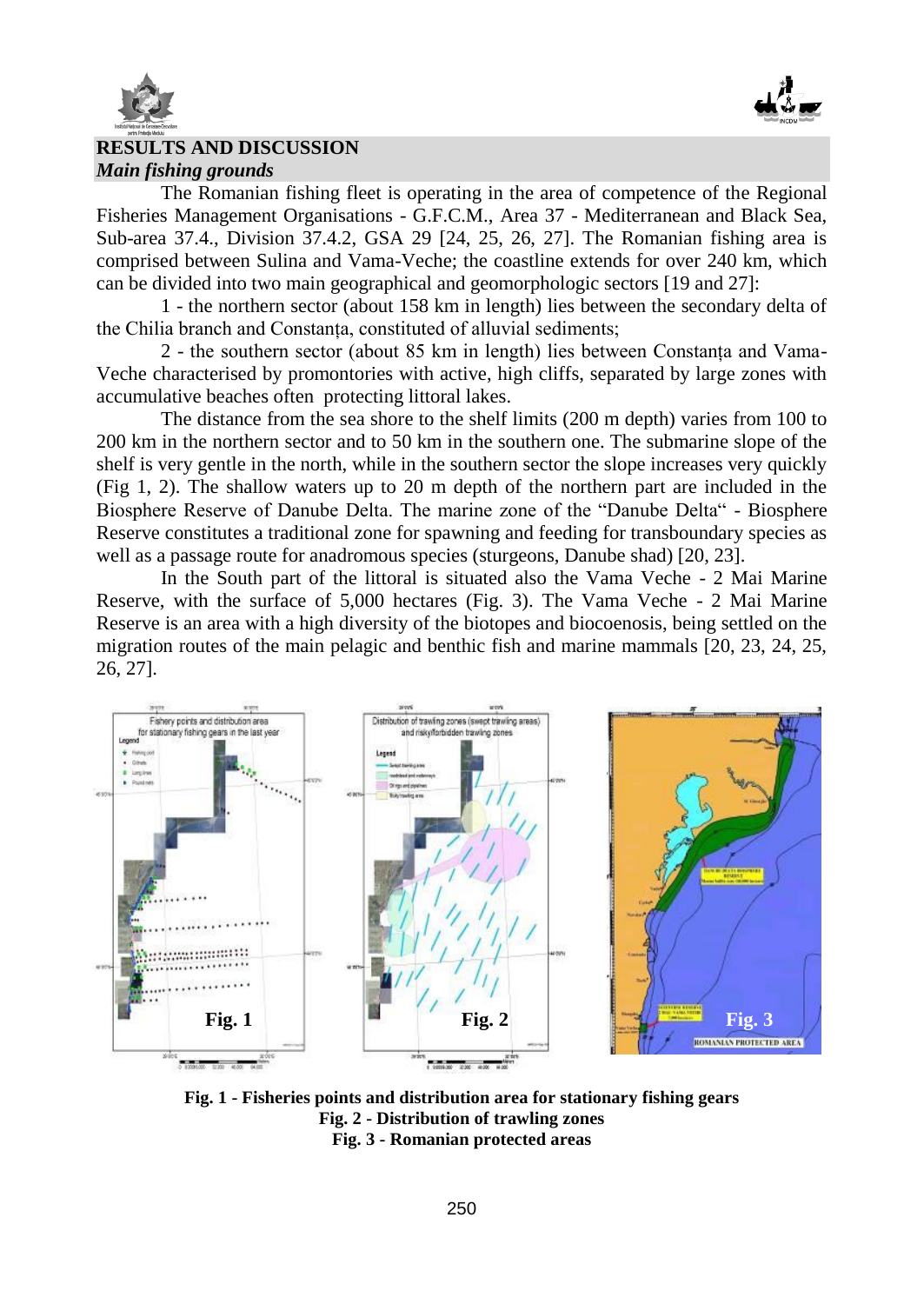



### $\overline{a}$ *Fleets, fishing gears and fishing effort*

Traditionally, the fishing in the Romanian Black Sea area has been carried-out in two ways:

- Coastal trawler fishing vessels (type B-410, Baltica, TCMN, other types), equipped with mid-water trawls and turbot gillnets, activating at depths greater than 20 m (Fig. 2) [24, 25, 26, 27].

- Fishing practiced along of the coastline in about 28 fishing points between Sulina - Vama Veche, in the coastal area with small depth  $(3.0 - 11.0 \text{ m})$  with fixed gears (pound nets, gillnets, long lines and beach seine) and up to 40 - 60 m depth, with gillnets and long lines mainly for turbot and dogfish (Fig. 1) [24, 25, 26, 27].

Year after year, the activity of fishing vessels decreased gradually to the point where from 20 vessels with LOA between 24-40 m registered, in the last years, in the Fishing Fleet Register was registered as active only one vessel for a very short period of time (Fig 4, 5, 6) [24, 25, 26, 27].



**Fig. 4 - Evolution of the number of vessels during 2008-2012**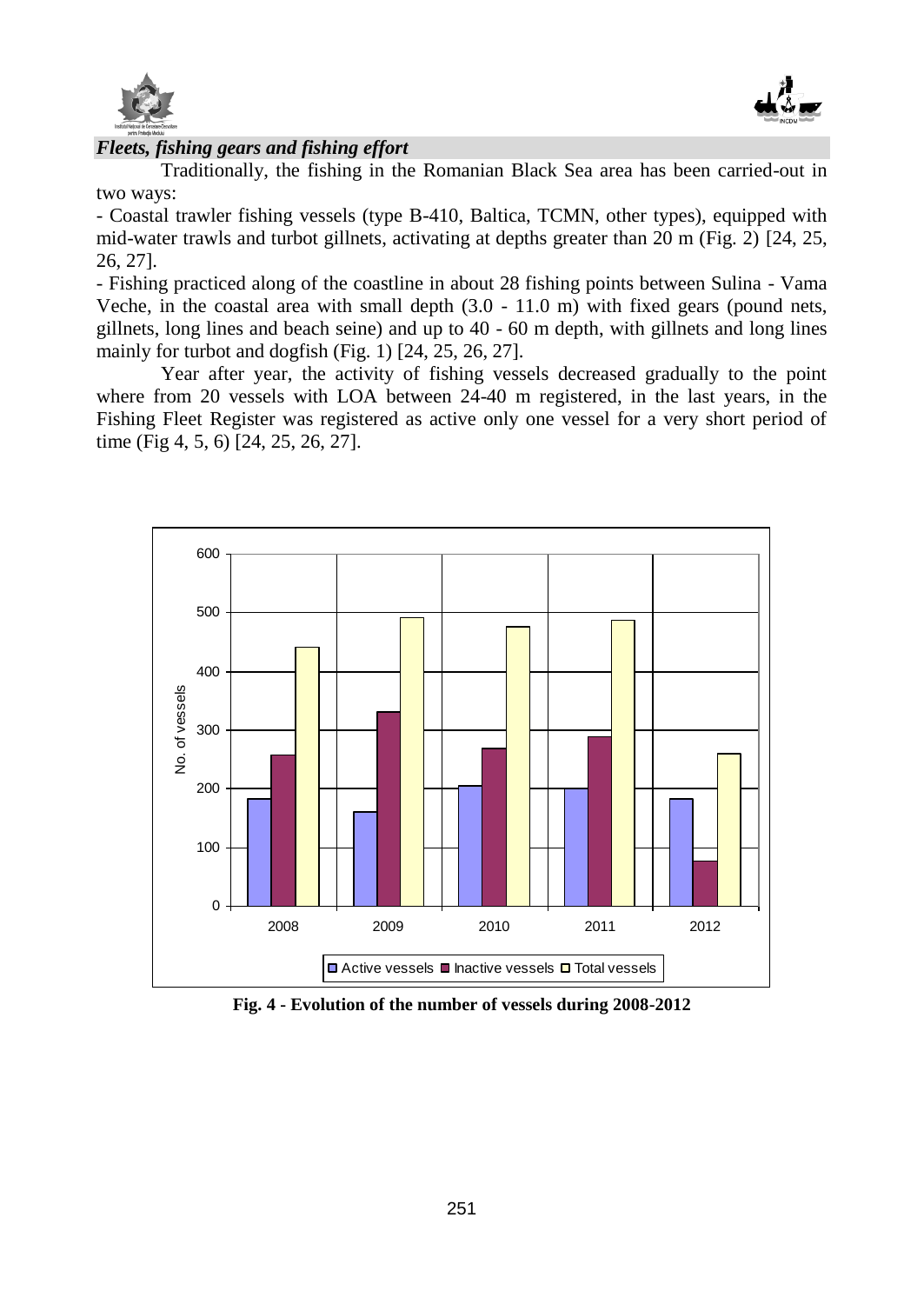

**Fig. 5 - Structure of inactive vessels on length classes during 2008-2012**

The Romanian fishing fleet capacity at the Black Sea was in 2008 of 441 vessels, registered in the FFR, out of which (Fig. 4-7) [24]:

- 20 over 12 m long; from the whole figure, 20 vessels are over 12 m long, not all of them have been fully operating for the past few years. Only 9 vessels are equipped with VMS devices, and just 10 of them were operational in 2008.

- 421 boats, smaller than 12 m registered, but only 174 of them being active in 2008 [24].

In 2009, the Romanian fishing fleet capacity at the Black Sea was of 491 vessels registered in the FFR at the beginning of the year [26] structured on length classes as follows: 53 boats smaller than 6 m; 405 boats in the length class 6-12 m; and 33 boats/vessels bigger than 12 m. Unfortunately, as in 2008, a small part of this fleet was active (160 boats/vessels) (Fig.6, 8).

In 2010, the situation was similar with 2009, the Romanian fleet capacity at the Black Sea was of 476 vessels registered in the FFR at the beginning of the year [27] structured on length classes as follows: 54 boats smaller than 6 m; 413 boats in the length class 6-12 m, 3 boats in the length class 12-18 m, 4 vessels in the length class of 18-24 m and 2 vessels in the length class 24-40 m. A small part of this fleet was active (206 boats/vessels) (Fig. 6, 9)

The situation was repeated in 2011, of the total number of 488 boats, only 200 were active (Fig. 6, 10). Among active boats, most of them were below 12 m (197) and activated with gill nets, long lines and hand lines. Only three vessels were longer 18 m and activated one with trawl and two with gillnets (Fig. 10).

In 2012, the total number of boats/vessels registered was 261, from which only 183 were active, most of them having LOA of 6-12 m (Fig. 6, 11). Mainly gillnets and long lines were used.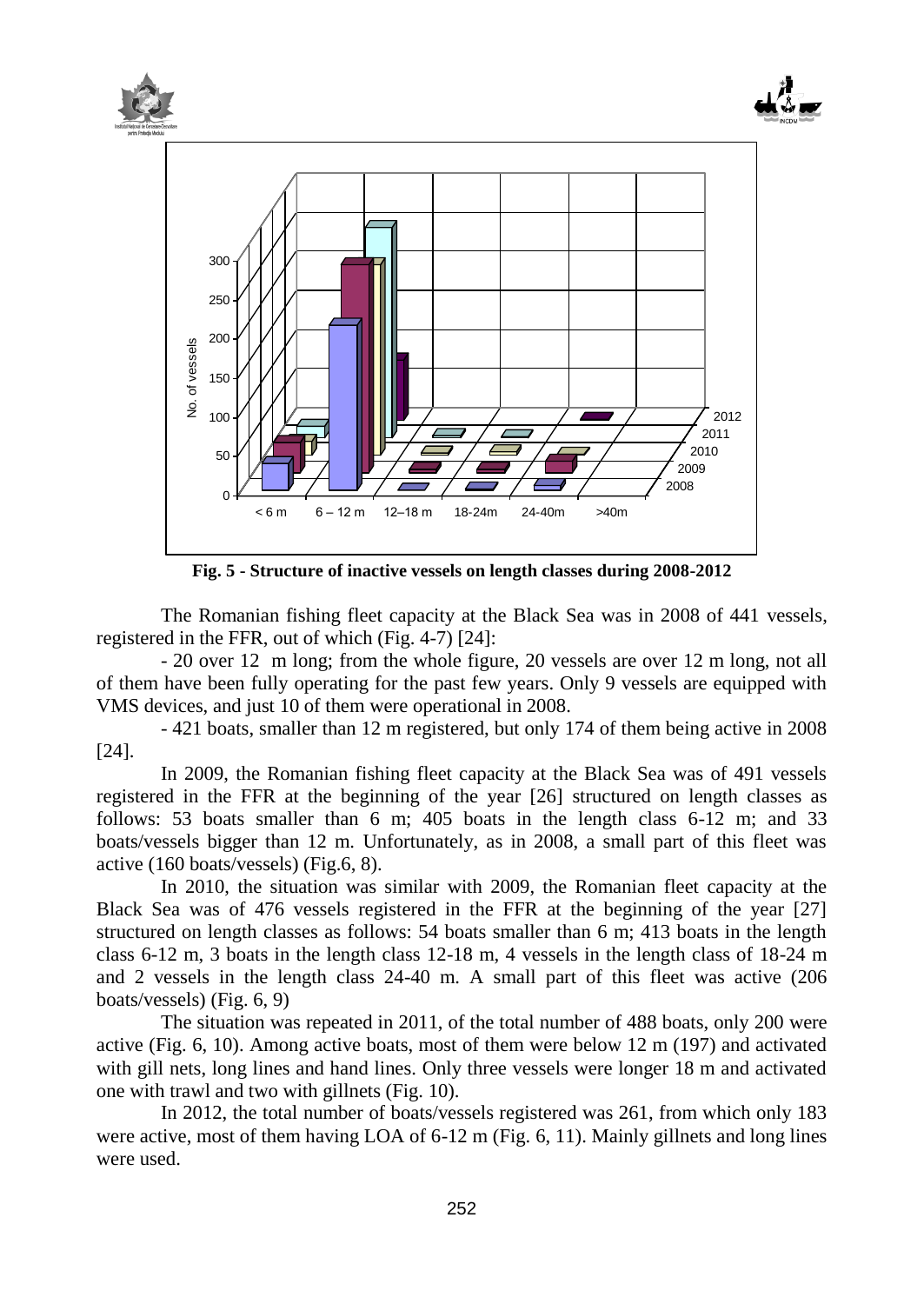



This fleet is in poor conditions and needs improvements of safety on-board, working conditions and facilities for landing. The hulls of boats of more than 12 m are made of metal and others are made of wood or plastic. Their average age began to decline (Fig. 12).The fisheries of this small fleet are typically artisanal type as multi-species and multigear fisheries, fishermen switching from one gear to another several times throughout the year [24, 25, 26, 27].



**Fig. 6 - Structure of active vessels on length classes during 2008-2012**



**Fig. 7 - Structure of active vessels on length classes and fishing techniques in 2008**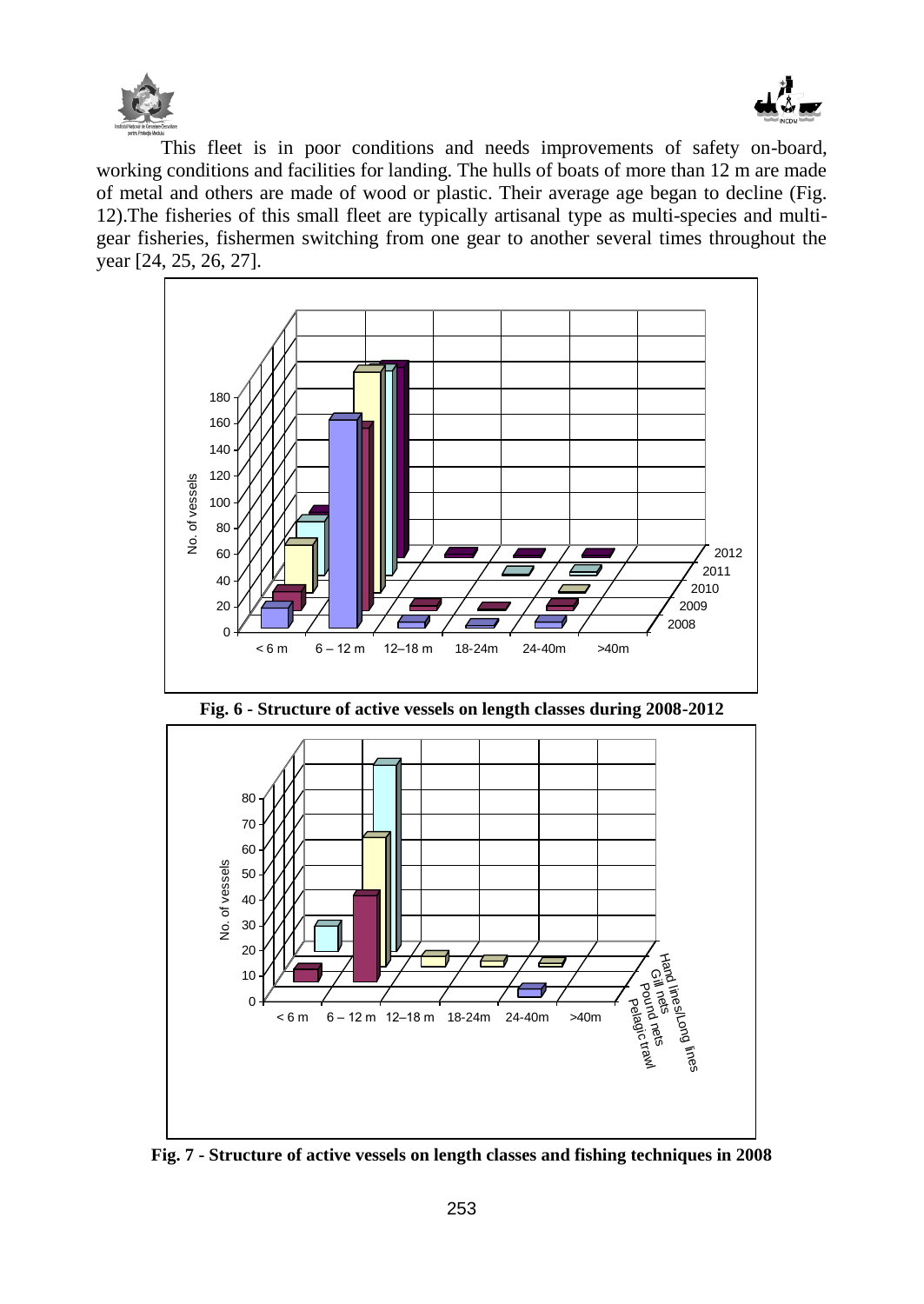

**Fig. 8 - Structure of active vessels on length classes and fishing techniques in 2009**



**Fig. 9 - Structure of active vessels on length classes and fishing techniques in 2010**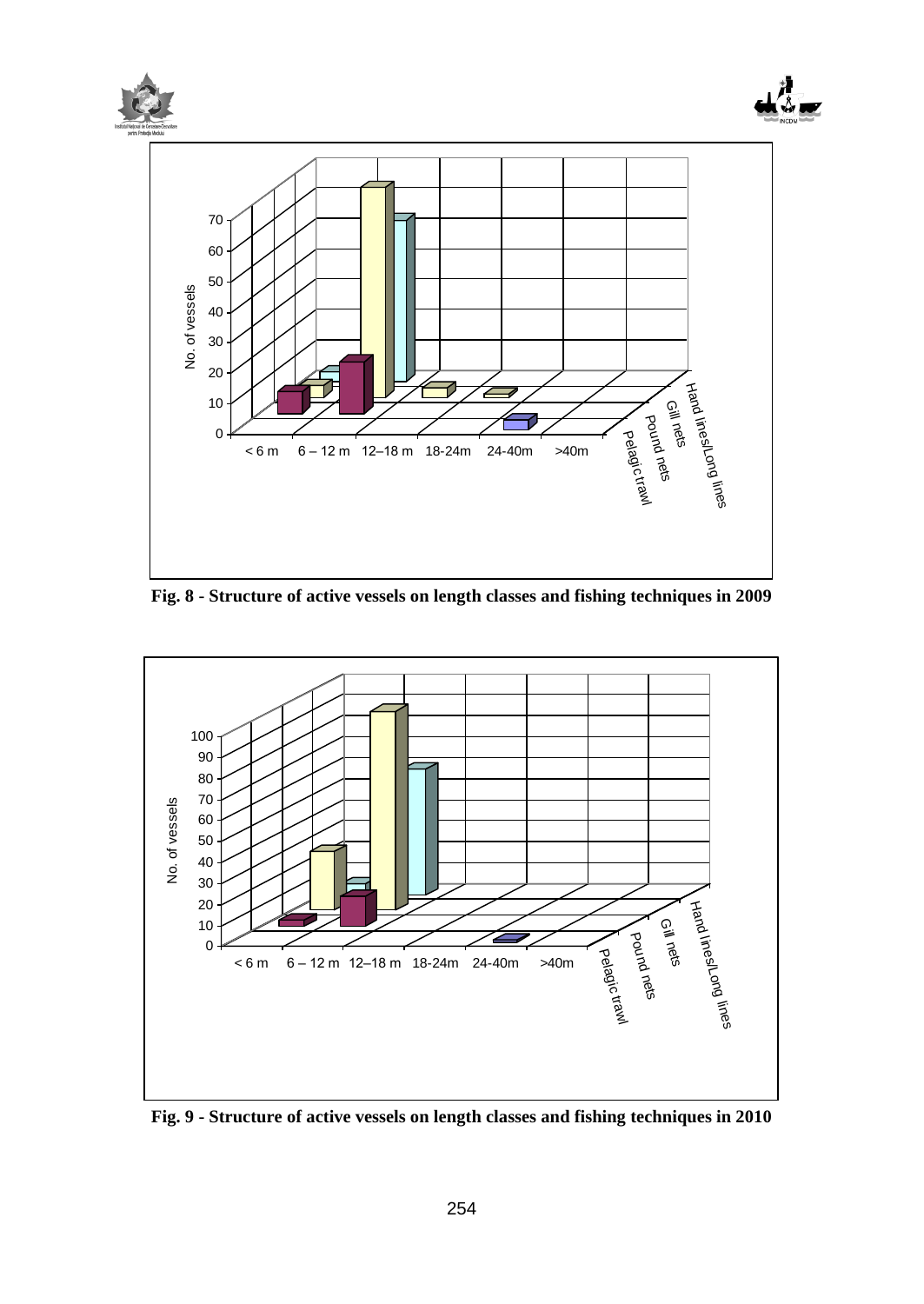

**Fig. 10 - Structure of active vessels on length classes and fishing techniques in 2011**



**Fig. 11 - Structure of active vessels on length classes and fishing techniques in 2012**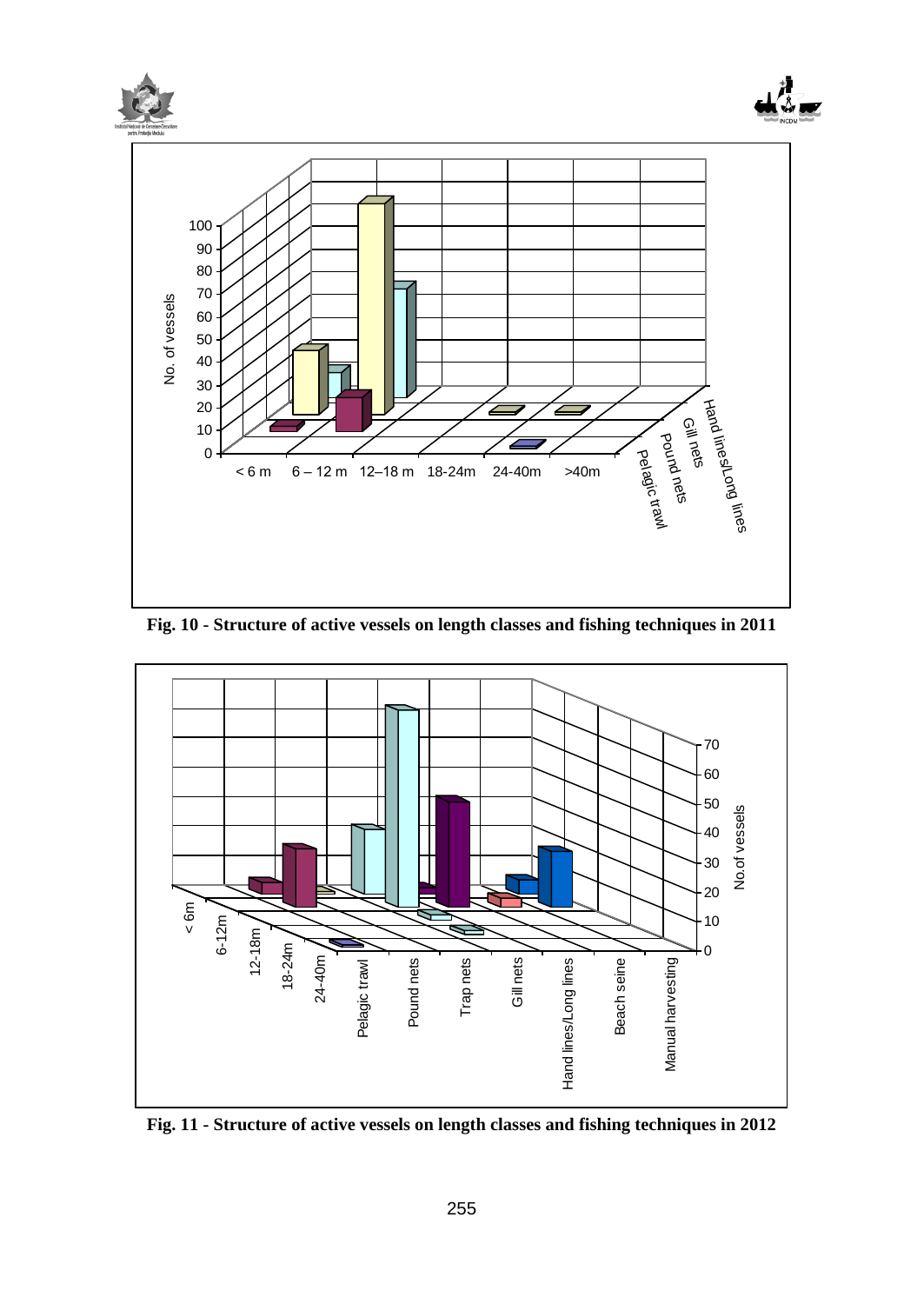





**Fig. 12 - Average vessel age**

### *Fishing gears used at the Romanian littoral*

There are different types of fishing gears for the active and passive fishery practiced in the inshore and offshore coastal fishery [1, 3].

The passive fishing gears generally include the equipments for catching the fish migrating for spawning and feeding in shallow waters, namely:

- long lines and bottom lines;

- gillnets for the Danube shad and turbot;

- sea pound nets.

Another category of fishing equipments used in the Romanian coastal zone includes the active fishing gear, the beach seine and pelagic trawl.

The number of fishing gears decreased as follows: the number of trawls from 3 to 2; trap nets from 21 to 15; beach seine from 18 to 3; gillnets from 10,037 to 5,202; hand lines from 1,172 to 256 and long lines from 620 to 252 (Fig. 16) [24, 25, 26, 27]. In 2012 increased the number of pound nets (26) and the number of the hand lines used mainly in the subsistence fishing (Fig. 13) [27].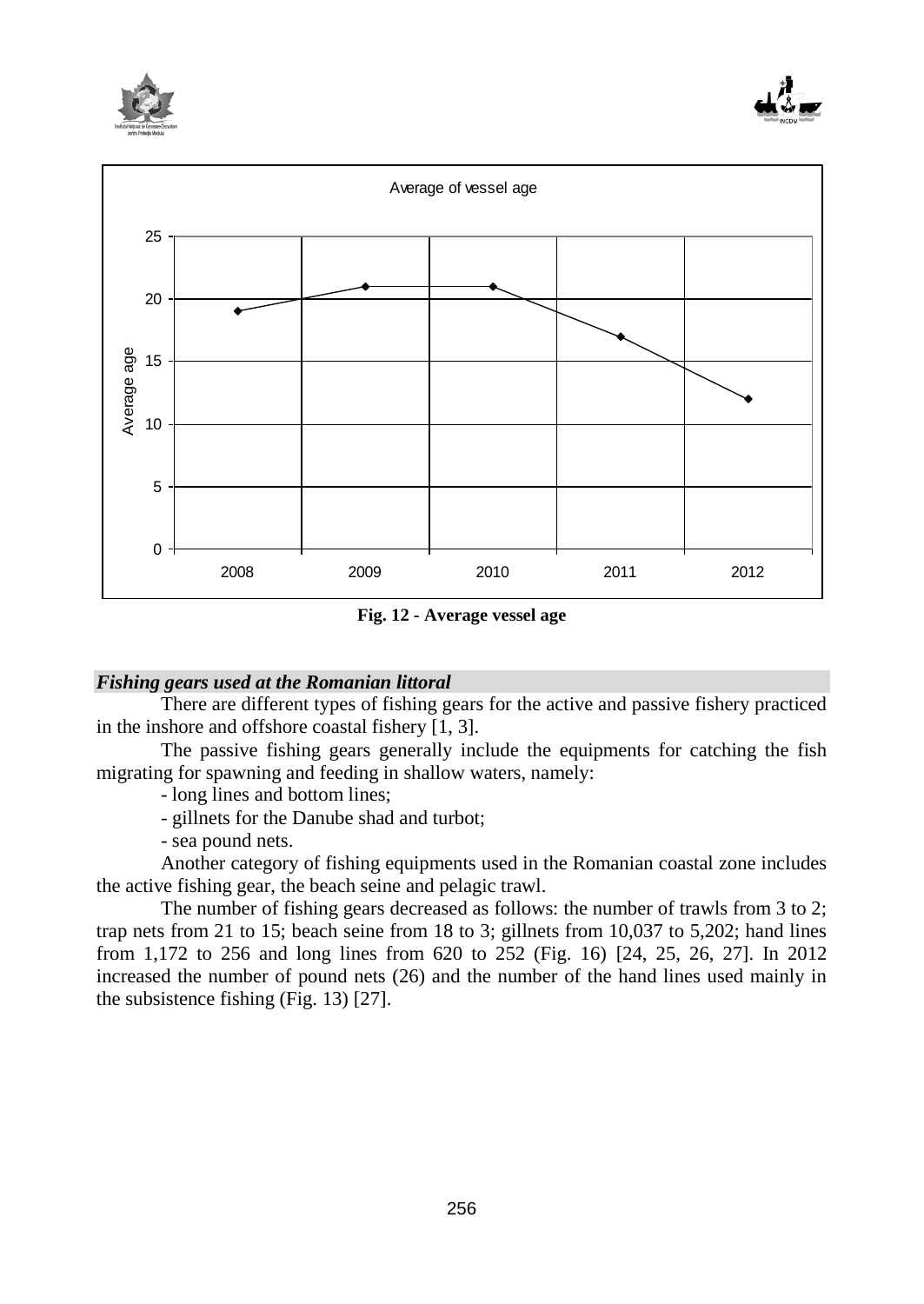

**Fig. 13 - Number of units per fishing gear (National Reports 2008-2012/BSC)**

In 2011, the Romanian fishing fleet spent a total of around 6.5 thousand days at sea (Fig. 14), 57% of which were actual fishing days. The total number of days at sea increased by around 75% between 2008 and 2010, while total fishing days remained stable during the same period [24, 25, 26, 27].



**Fig. 14 - Fishing effort in 2012 at the Romanian littoral**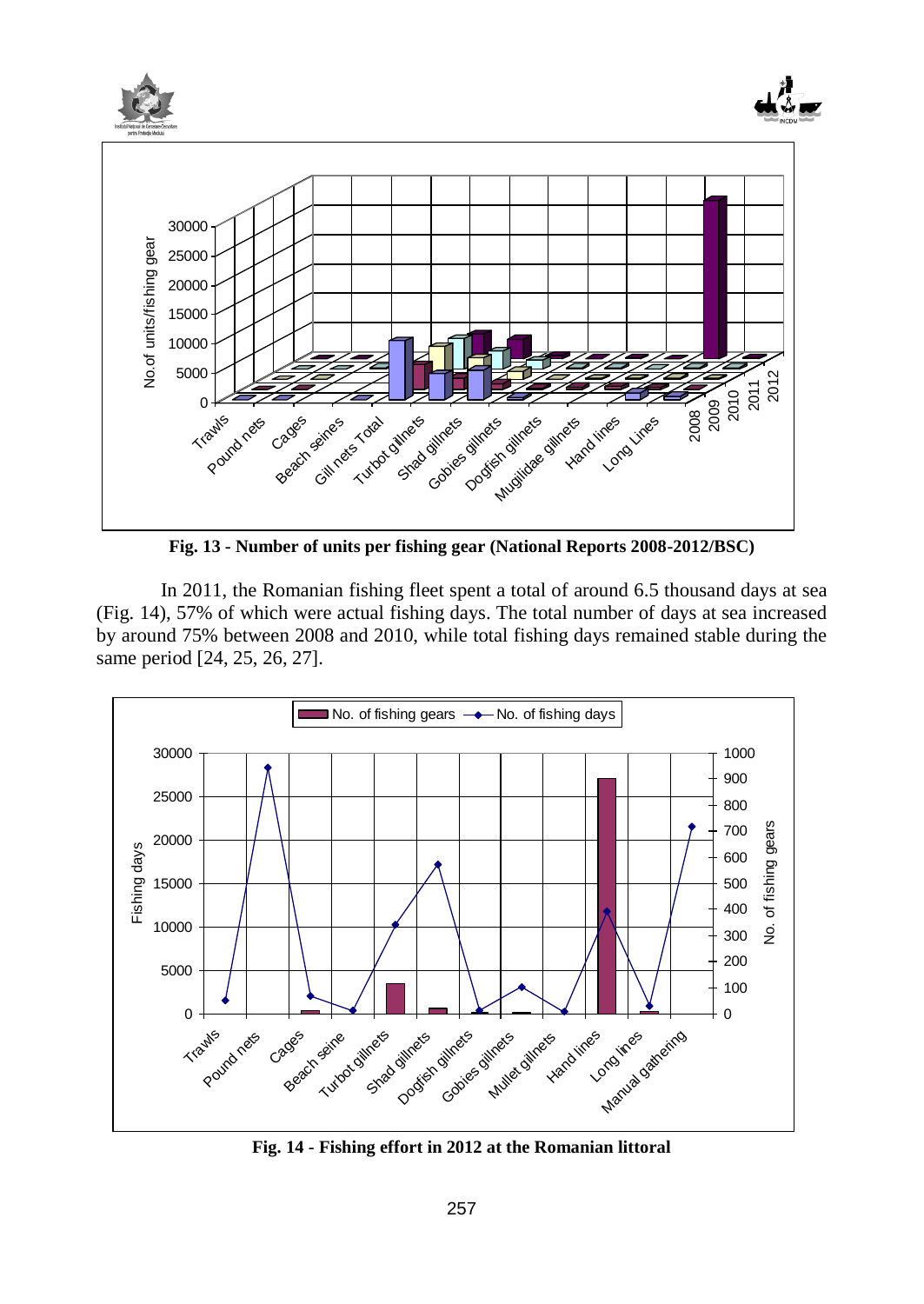



The total number of fisherman in 2011 was 447, in 2012 - 471. The number of fishermen for vessels with length bigger than 24 m decreased from 180-200 to the number of two vessels crew (13 persons). Similarly to the situation in the coastal fishing fleet, the stationary fishing at the Romanian littoral has also declined. In 2012, a number of 371 fishermen acted for the small scale fisheries (boats 6-12 m), who served several types of gears. 74 persons acted for boats smaller than 6 m (Fig. 15) [24, 25, 26 and 27].



**Fig. 15 - Ownership percentages and number of fishermen at the Romanian littoral in 2012**

# *Qualitative and quantitative structure of catches*

During 2000-2012, the level of total catch declined from 2,476 tons to 443.9 tons (2008), 330 tons (2009), 258 tons (2010), 568 tons (2011) and 835 (2012), officially registered. In 2011 and 2012, the total catches increased compared to the previous period due to the rapana catches. The main species in the 2012 catches were: rapana (588 tons); sprat (90 tons); turbot (43 tons); anchovy (19 tons); horse mackerel and gobies (about 20 tons) (Fig.17 ) [5, 10, 13, 16, 17, 18,19, 21, 24, 25, 26 and 27].

The main catches are obtained with trawls, pound nets and gillnets (Fig. 16).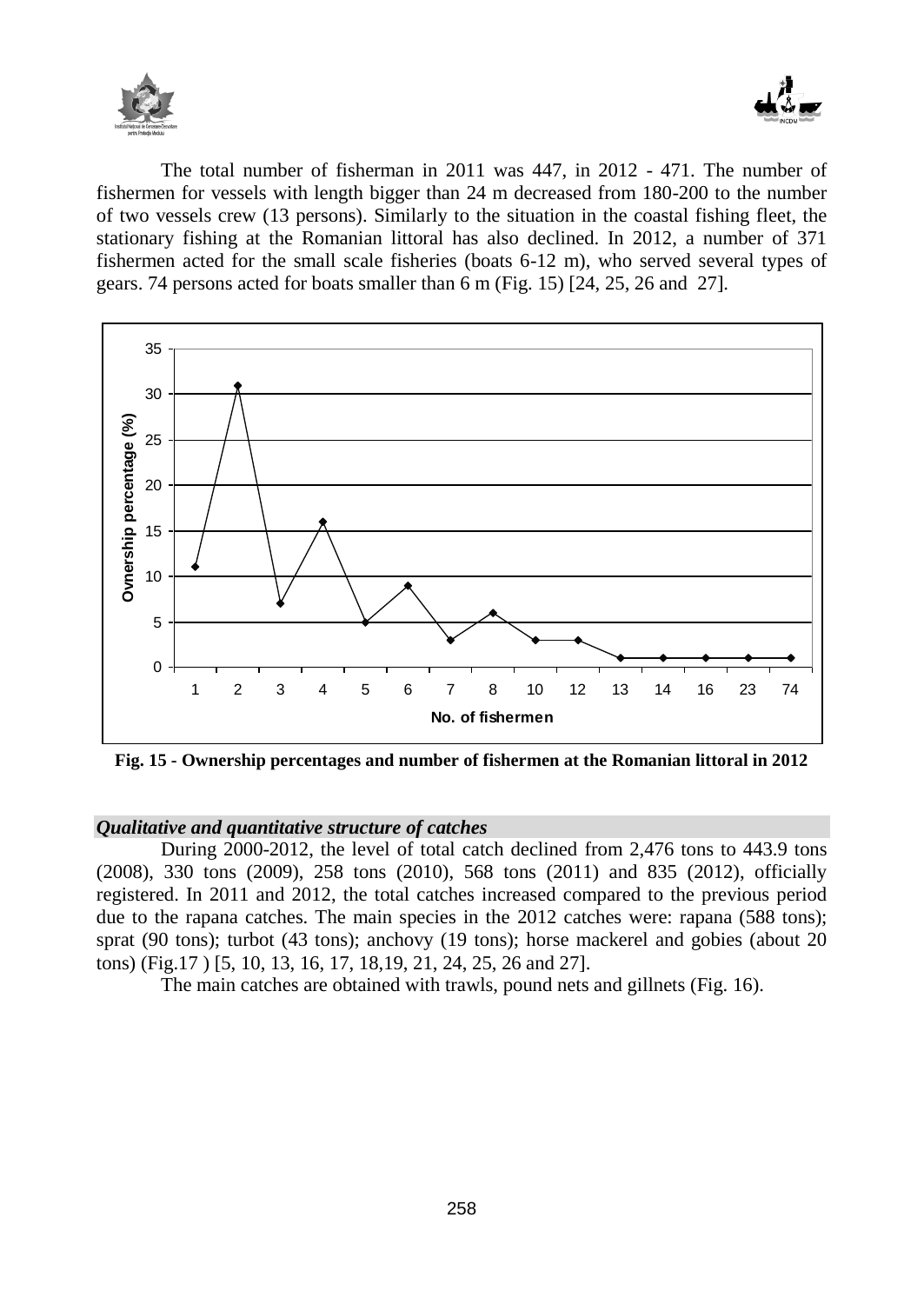

**Fig. 16 - Catches per fishing gear in tons per year**



**Fig. 17 - Total catches and structure on species at the Romanian littoral during 2000-2012**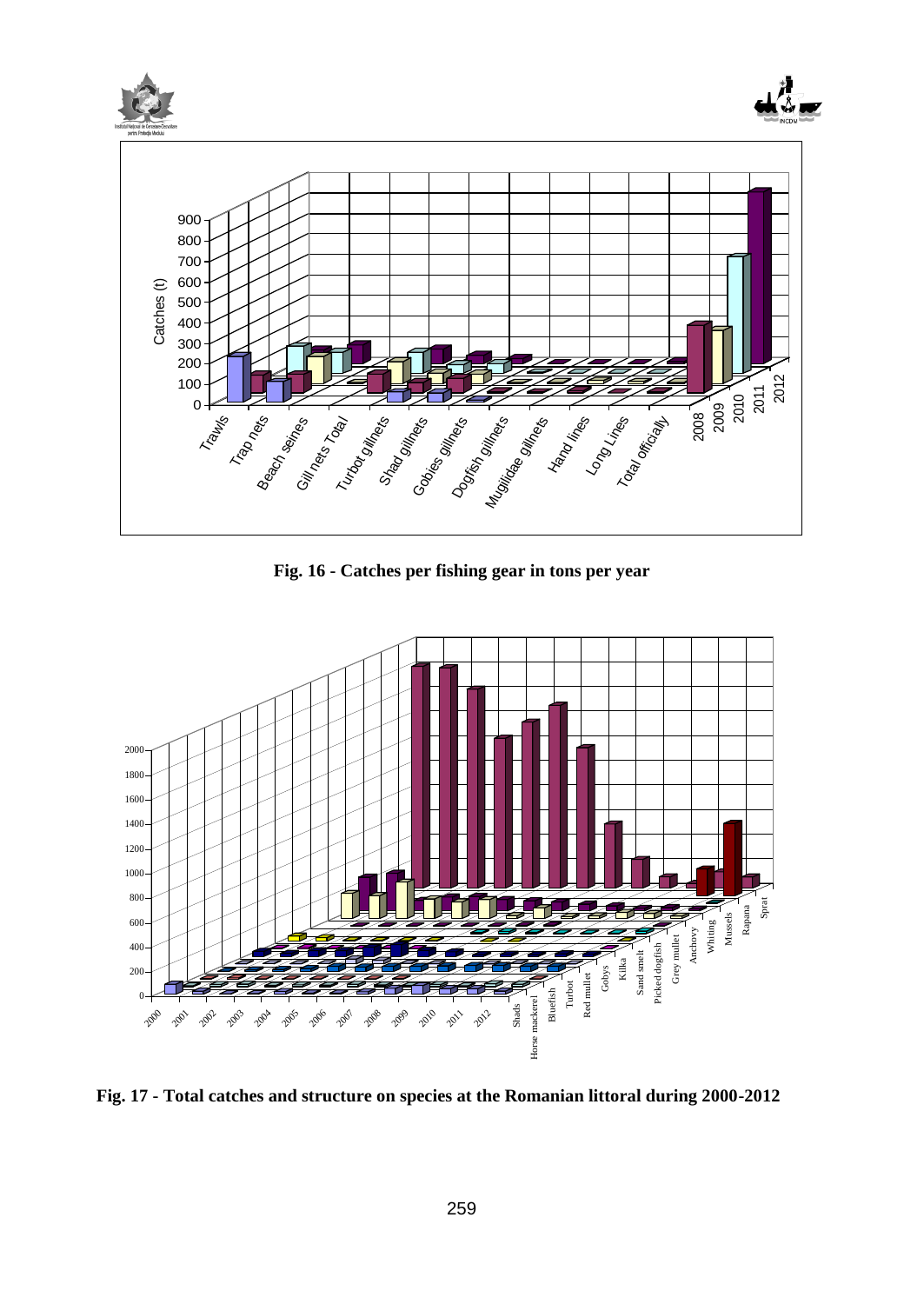



### *Influence of fisheries on the marine environment*

[1, 3, 6, 8, 9, 11, 12, 15, 20, 21, 22 and 23]

Fishery was the most affected sector by the dramatic changes of the Black Sea ecosystem, but fishing activities contribute themselves to the worsening of the ecological situation and to the depletion of the fish stocks through: open access resources management regime applied individually by each coastal country; overfishing and illegal fishing; and the use of destructive harvesting technique.

The influence of fishing on the fish stocks becomes manifest through: the increase of the rejuvenation of the exploitable part of the biomass; the number of the fish specimens with advanced age decreases both in the exploitable biomass and in the catches; the growth mean rate is changed; decreases the mortality because of age; the mortality because of predatory and cannibalism is changed.

Practically, and also as literature concluded, by increasing the fishing effort, a higher catch can be obtained at the targeted species, but only to a certain level, beneath which the source regeneration (through the reproduction and body growing) did not follow the mutations produced by the fishing.

We can say that the increasing of the exploitation level (the fishing effort) leads to the reduction of the fish production due to the over-exploitation, and the increase of the cetaceans by-catch coefficient, respectively, due to the increase of the number of installations and implicitly of the acting surface.

In order to assure en efficient conservation and protection of the fishing resources and consequently of the dolphin populations, a continual monitoring, control and surveillance of the fish and dolphin populations status, as well as the targeted and nontargeted species and fishing effort must be performed [9].

# *Legal and institutional framework*  **Institutional framework**

The overall responsibility for fisheries policy in Romania falls under auspices of the National Agency for Fisheries and Aquaculture (NAFA), public institution integrally financed from the state budget subordinated to the Ministry of Agriculture and Rural Development [16, 17, 18, 19, 24, 25, 26, 27, 29, 30, 31 and 32].

This Agency shall draw-up the strategy and legal framework for fisheries in Romania, and it shall carry out the implementation of technical measures and the control of regulations in fisheries and aquaculture.

Fishing and aquaculture entitlements are managed similar for inland and marine fisheries activities by NAFA.

All fishing vessels have to be recorded in the Fishing Vessel Register (FVR) as the first condition for obtaining a fishing licenses issued by the NAFA through FVR unit. An authorized person intending to perform fishing activities must be granted with a fishing permit issued by the National Agency

The National Sanitary-Veterinary and Food Safety Authority (NSVFSA) provides the legal framework and development of the specific regulations for the activities in the veterinary and food safety field. This authority supervises and controls the implementation and observance of the sanitary-veterinary and food safety norms.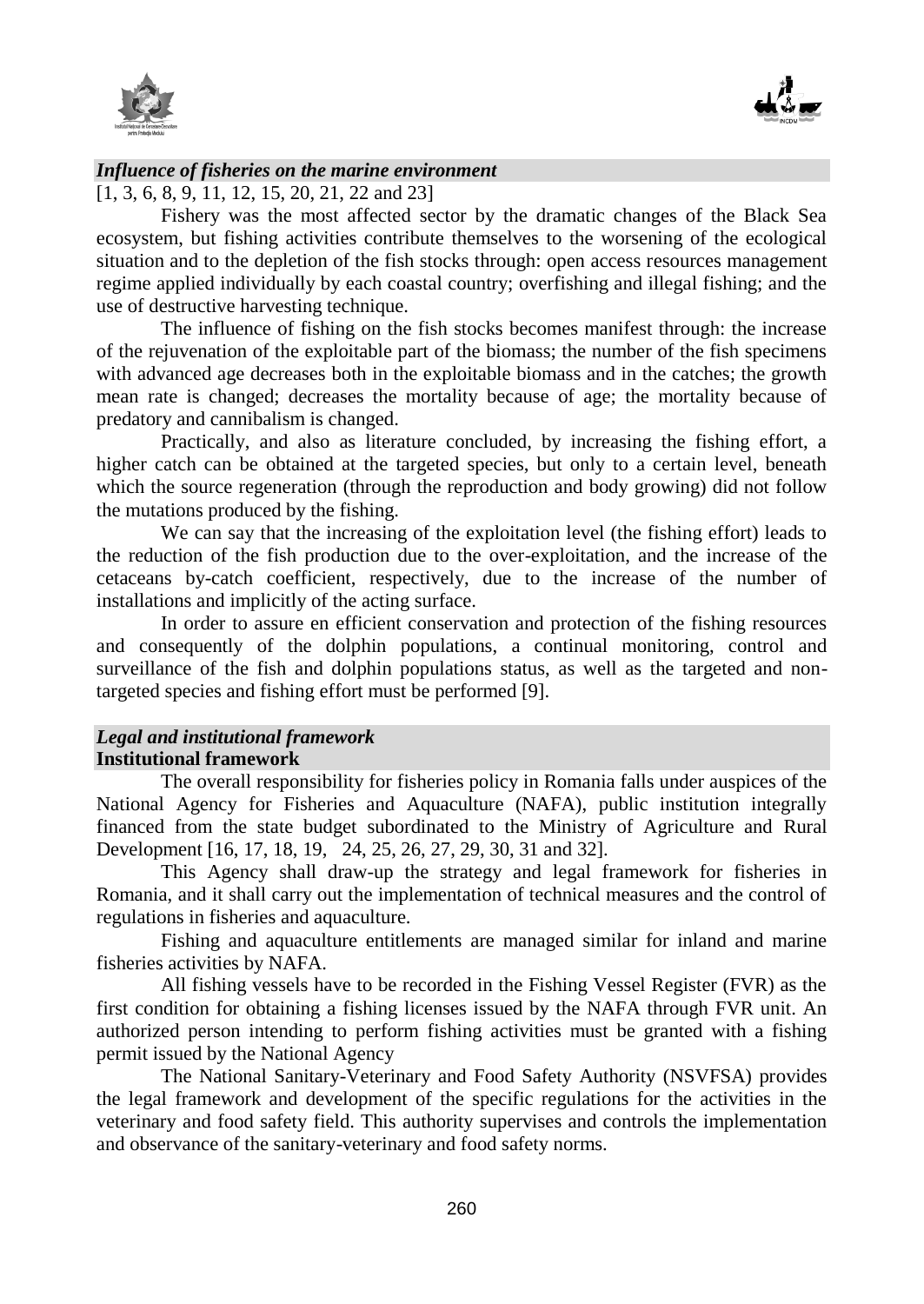



The Ministry of Environment and Waters Management draws-up specific legal acts regarding environment protection, waters management as well as authorization procedures for all activities, including fisheries enterprises. The Administration of the Danube Delta Biosphere Reserve (DDBRA) manages the living resources in the Danube Delta Biosphere Reserve area.

### *Management system*

- Vessel licensing
- Fishing authorization
- Fishing Vessel Register (FVR)
- Aquaculture Units Register (AUR)
- Quota System

#### **Policy Framework**

The National Strategic Plan for Fishing and Aquaculture in Romania (NSPFAR) was drafted according to Article 15 of Council Regulation (CE) no. 1198/2006 of July 27, 2006 on the European Fishing Fund following a consultation process with the socioeconomic stakeholders, national local government authorities, trade unions, NGOs and professional organizations. The National Strategic Plan (NSP) for the period between 2007 and 2013 covers all the aspects of the Common Fisheries Policy (CFP) in Romania. The National Strategic Plan shows the priorities, objectives and public financial resources required for the implementation of the CFP in Romania [30, 31, 32 and 33].

#### **Legislation**

The basic law for the fisheries sector in Romania is Law no. 192/ 2001 (amended by GEO no. 23/2008) on live aquatic resources, fishing and aquaculture, regulating the conservation, management and exploitation of live aquatic resources, as well as the processing and trading of fishing and aquaculture products. This law has been amended and completed during the pre-accession period, in order to be in line with the acquis communitarian for fisheries.

In order to achieve the objectives in the basic legislation and transpose the "acquis" in the Romania legislation, secondary legislation has been drafted using ministerial orders, the most important of which referring to [16, 17,18 and 19]

- the organization and operation of the Fishing Vessels Register,
- organization and operation of the Aquaculture Company Register;
- setting up of the Satellite Monitoring Center for Fishing Vessels;
- licensing and authorization procedures;

- prohibition periods.

Romania adopts measures for sustainable exploitation of aquatic resources to contribute to efficient fishing activities for a competitive and viable sector by the economic point of view, for legislation developing:

- Law on the Establishment of the Biosphere Reserve "Danube Delta" no. 82/20.11.1993;

- Law on Environmental Protection no. 137/1995;

- Order no. 179/1 June 2001 regarding the Registering and transmission of the data related to the marine fishing activity;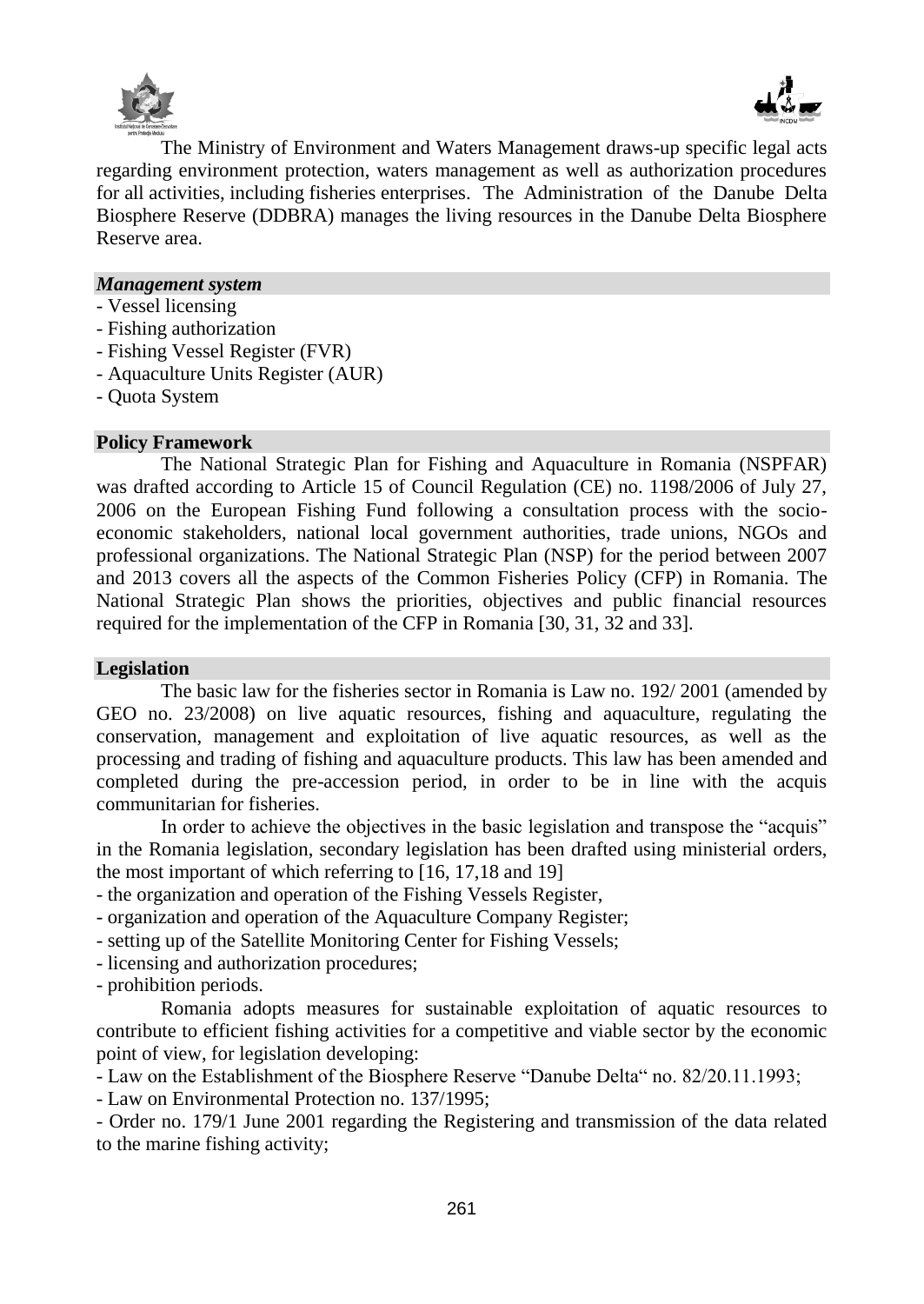



- Order no. 262/16 July 2001 regarding the Preparation of the Directory of Vessels and Fishing boats;

- Order no. 422/30 October 2001 for the approval of the Regulation on the conditions for the development of the commercial fishing activities in the Black Sea waters;

- Common Order of the Ministry of Environment regarding the conservation of the sturgeon populations from natural waters 262/2006;

- Order no. 344/2008 for approval of the operational and functional manner of fishing vessel and boats file;

- Order no. 342/2008 on minimal size of the aquatic living resources;

- Order no. 449/2008 on technical characteristics and practice conditions for fishing gears used in the commercial fishing;

- GEO no. 23 /2008on Fishing Fund, Fishery and Aquaculture;

- Law no. 317/2009 approving Government Emergency Ordinance 23/2008 on fishing and aquaculture;

- Annual orders for prohibition to delimitate fishing zones, gear, species and prohibited fishing periods.

The general legal framework for the fisheries sector in Romania is in line with the European legislation [29, 30, 31 and 32].

# *Management measures (Details)*

# **Areas and periods of prohibition**

# *Alosa pontica*

- Danube branches from the Black Sea and Danube sector up to Ceatal Chilia, Mm 43 24 Apr - 01 May, 8 days, prohibited

- Danube river and its branches from Ceatal Chilia up to Vadul Oii, km 238

01 May - 22 - May, 22 days, prohibited

- Danube river and its branches from Vadul Oii, km 238 up to Gura Timocului

14 May - 12 June, 30, days, prohibited

For protecting the reproduction or rehabilitation of the stocks of these species, the catches, the minimum admissible size, the periods etc. are regulated.

# *Squalus acanthias*

Black Sea Romanian teritorial waters, from 15 March - 30-April, 47 days, prohibited. Throughout the year, retention on board of the pregnant females is prohibited.

*Psetta maxima maeotica*

Under EC Regulation no. 1256/2010.

### **Acipenseridae**

Danube river and Black Sea, from Apr-2007 to Apr-2016, 10 years, prohibited.

# **Marine mammals**

Romanian marine waters, whole year, prohibited. It is an obligation to report cetacean bycatches.

The rest of marine fish species are allowed.

The following are declared zones with integral protection regime for aquatic marine resources from the Black Sea:

a. Sacalin-Zătoane area;

b. Vama Veche - 2 Mai Marine Reserve.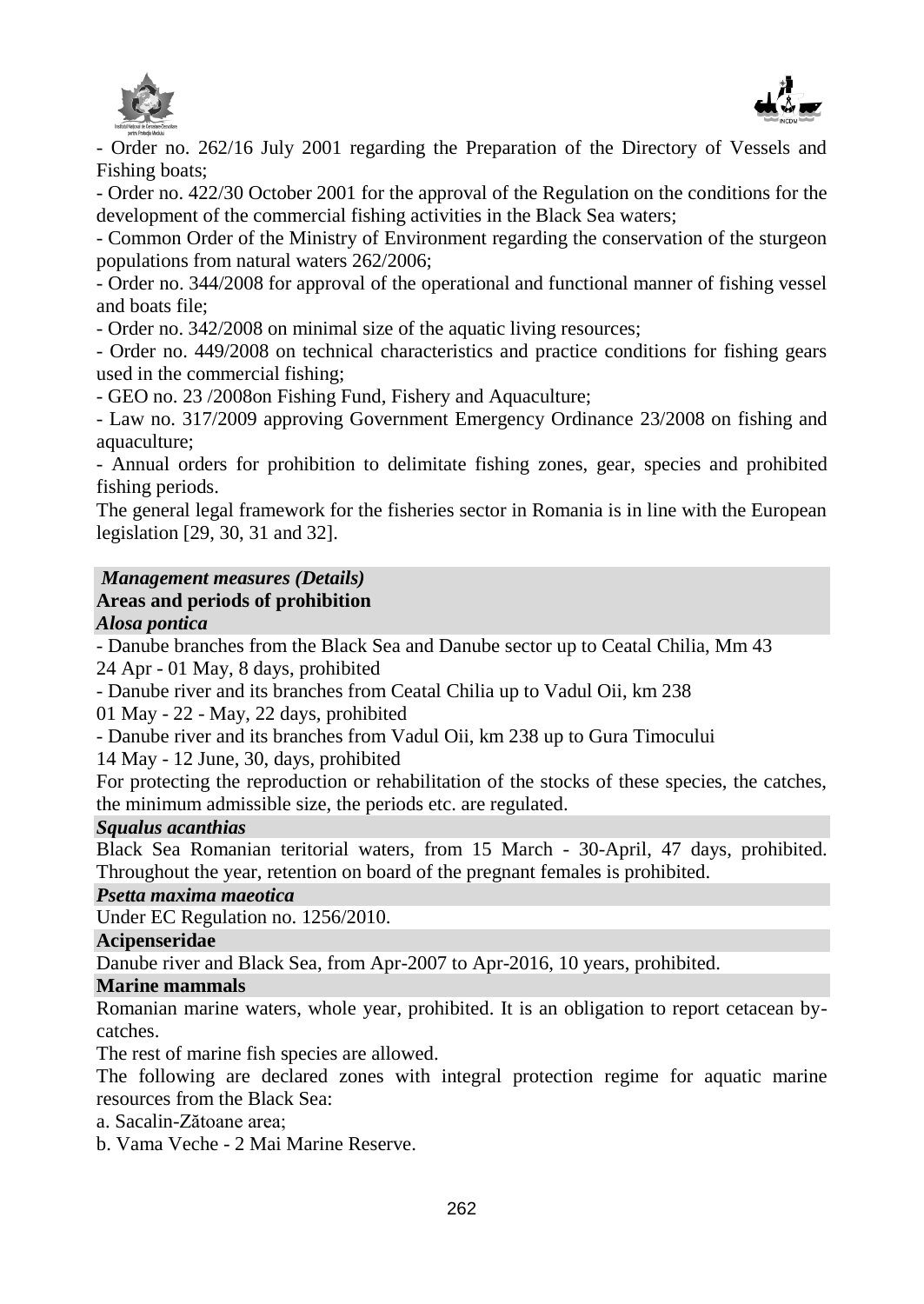



### **Gears, minimum mesh size and fishing methods**

In the economic fishing activity, it is banned to use:

a) in marine fishing, all kind of trammel nets, sturgeon gillnets, drifted gillnets whose total length is higher then 2.5 m, as well as the turbot gillnet manufactured from threads with thickness smaller the 6.350 m/kg;

b) the trawl in the marine zone below 20 m depths;

c) gear types dredge and bottom trawl in the Black Sea;

j) gillnets for shad, during 1 August -31 December

m) hooks and lines and little hooks and lines in natural fish basins;

n) monofilament net fishing gears.

It is banned to utilize the fishing gears with minimum mesh size smaller than:

a)  $a = 30$  mm,  $2a - 60$  mm, respectively, at the actively fishing gears for Danube shad and mugill;

b)  $a = 20$  mm,  $2a = 40$  mm, respectively, at gears codend type settled at the dams of littoral lakes;

c)  $a = 7$  mm,  $2a = 14$  mm, respectively, at the room catching of pound nets in the Black Sea Romanian littoral zone;

d)  $a = 180$  mm,  $2a = 360$  mm, respectively, beyond the territorial waters, and 200 mm,  $2a =$ 400 mm, respectively, in the territorial waters at the turbot gillnets;

e)  $a = 7$  mm,  $2a = 14$  mm, respectively, at the trawl in the Black Sea;

f)  $a = 10$  mm,  $2a = 20$  mm, respectively, at codend of beach seines.

g)  $a = 100$  mm,  $2a = 200$  mm for dogfish gillnets.

The minimum dimensions of the fish in centimetres and other living aquatic resources which can be fished are regulated by Order no. 342/2008 on minimal size of the aquatic living resources.

# **Recommendations regarding the future management of fishing resources at national/regional level**

The Black Sea needs a special policy to preserve and improve the situation of fishery resources and ensure that the fisheries sector is suited to the Black Sea basin, bearing in mind the specificities of the Black Sea region (the cross-border character of the living resources), as well as the fact that the Black Sea fisheries policy should be integral part of the upcoming reform of the CFP [7, 8 and 15].

Actually, in the context of existing drastic changes in the ecosystem components and increasing of climatic changes influence, there is a real need to improve knowledge on marine ecosystem, to implement holistic approaches, including ecosystem based fisheries management [7, 8 and 15].

- To strengthen the regional legal framework for fishing sustainable management at the Black Sea, through the elaboration of legal documents regarding the fishing.

- To harmonize the development strategies of fishing sector with those of environmental protection, through the implementation of the concept regarding the fishing management based on ecosystemic approaching and FAO Code of Conduct for a responsible fishing.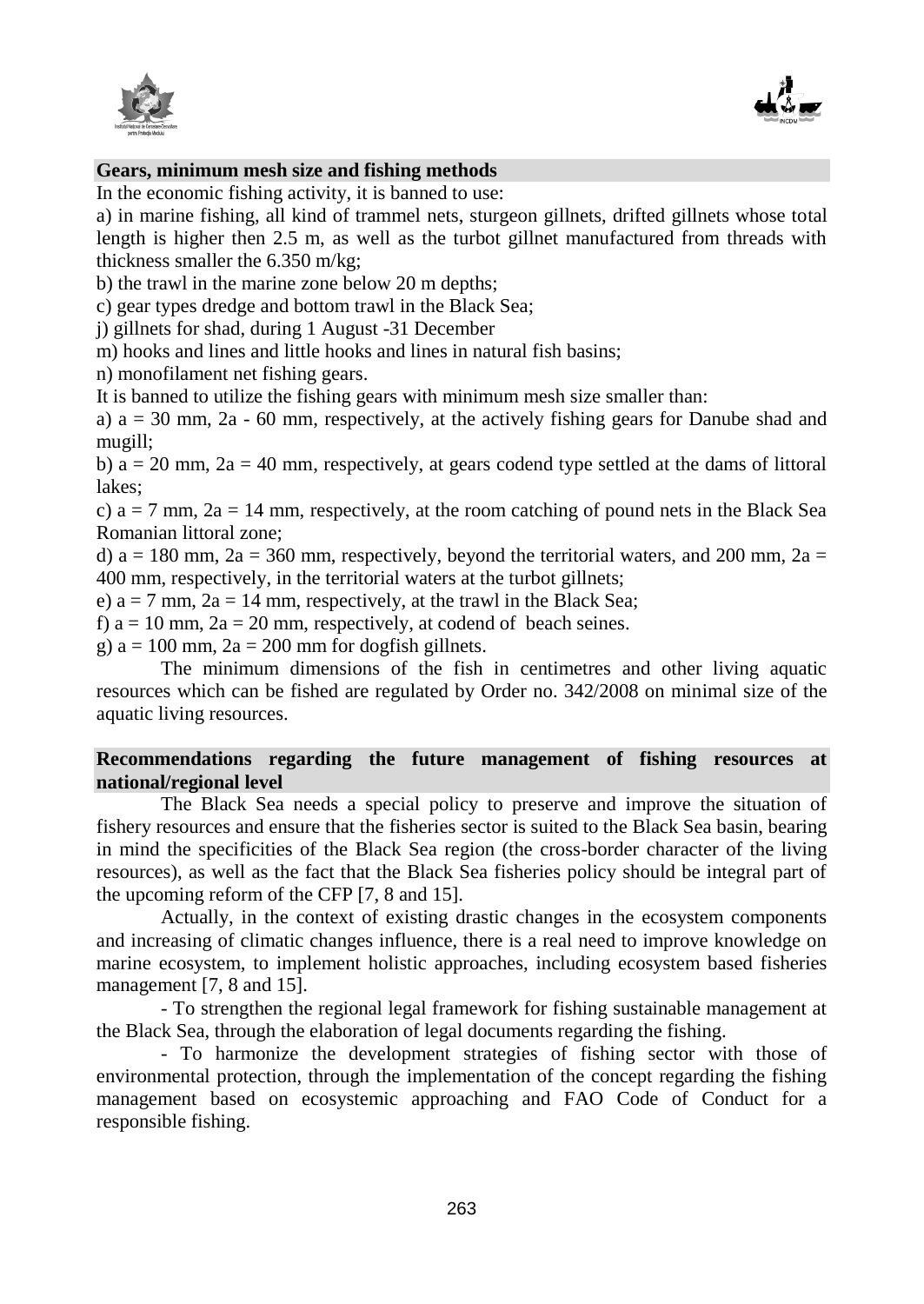



- Development of indicators specific for the Black Sea in order to monitor and assess the state of key resources/habitats.

- Selection of key demersal species and their habitats and development of recovery plans for them.

- Based on the lessons learnt to prepare and implement the other fish stocks recovery plans for the Black Sea.

- To follow principles of responsible fisheries and to implement specific measures based on these principles.

- To harmonize methodologies for assessments and to establish well defined objectives for fisheries sector.

- To elaborate criteria for selection and designating fishing free zones on the national and regional levels.

- To establish marine mammals stranding network on the national and region levels.

- Rapid adoption a regional legally binding document on responsible fisheries;

- To undertake concerted actions to combat illegal fishing and to establish regional consultation mechanism between the Black Sea coastal states.

- To extend/designate marine protected areas of regional significance and establish a network for the Black Sea.

- Cooperation with GFCM, EEA and other relevant organizations on the issues of common interest.

- Finally, protection of living resources from Black Sea must be realized on the basis of an adequate legal and institutional framework both at national and regional level.

- The cross-border character of the living resources from the Black Sea imposes the necessity for coordinated efforts at regional level for their exploiting and protection.

### **CONCLUSIONS**

- Taking into account the evolution of the marine fisheries in the past 23 years, the structure of the vessels in the fleet in the last 4-5 years (small size - more than 90% and low technological investment per fishers), generally using traditional fishing techniques, for subsistence or local, small markets, limited infrastructure for landing and storing catches, research, management and monitoring, we can consider as being **small-scale/artisanal fisheries**.

- The Romanian marine fisheries can be considered almost in collapse, if we take into account the decrease of catches from 16,000 tons in the 1980's period to 200 tons in 2010, the decrease of the number and the GRT of vessels, the actual state of fleet that is in poor conditions and needs improvements of safety on-board, working conditions and facilities for landing.

- Traditionally, the fishing in the Romanian Black Sea area was carried-out in two ways: with coastal trawlers activating at depths greater than 20 m; with fixed gear (pound nets, gillnets, long lines, and beach seine) in the coastal area with small depth (3.0 - 11.0 m) and up to 60 - 70 m depth, with gillnets and long lines mainly for turbot and dogfish.

- All fishing vessels have to be recorded in the Fishing Vessel Register (FVR) as the first condition for obtaining a fishing licenses issued by the NAFA through FVR unit. An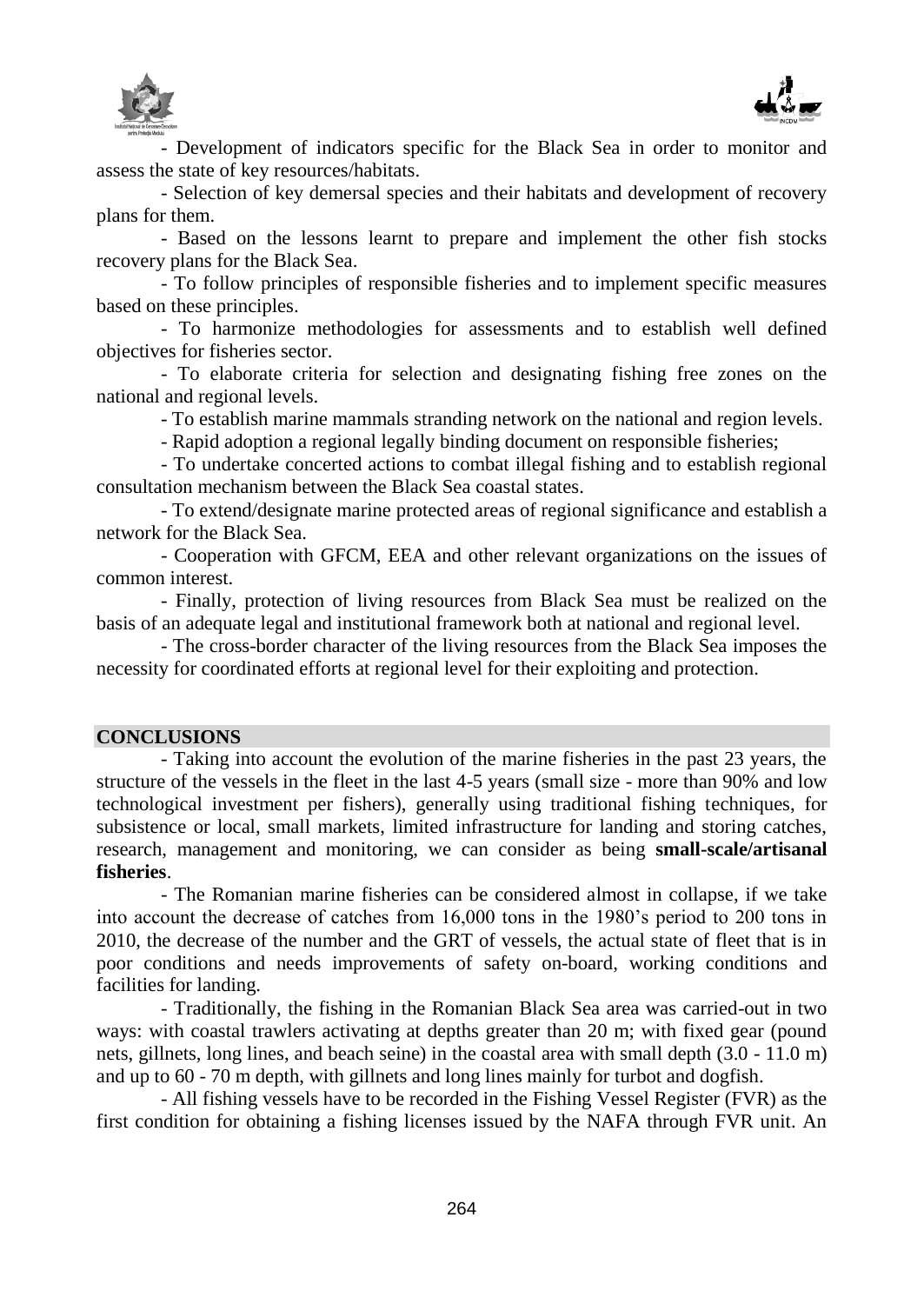



authorized person intending to perform fishing activities must be granted with a fishing permit issued by the National Agency.

- Year after year, the activity of active fishing decreased gradually to the point where, in 2010, from 20 vessels with LOA between 24-40 m registered, in the past years in the Fishing Fleet Register only one vessel was active for a very short period of time.

- The fisheries of this small fleet are typically artisanal type as multi-species and multi-gear fisheries, fishermen switching from one gear to another several times throughout the year.

- During 2000-2012, the level of total catch declined from 2,476 tons to 443.9 tons (2008), 330 tons (2009), 258 tons (2010), 568 tons (2011) and 835 (2012).

- The Ministry of the Agriculture and Rural Development, in order to achieve the objectives in the basic legislation and transpose the "acquis" in the Romania legislation, drafted secondary legislation using ministerial orders, the most important of which referring to: the organization and operation of the Fishing Vessels Register; the organization and operation of the Aquaculture Company Register; the setting-up of the Satellite Monitoring Center for Fishing Vessels; licensing and authorization procedures; prohibition periods.

- The Ministry of Environment and Waters Management draws-up specific legal acts regarding environment protection, waters management as well as authorization procedures for all activities, including fisheries enterprises.

- The National Sanitary-Veterinary and Food Safety Authority provides the legal framework and development of the specific regulations for the activities in the veterinary and food safety field.

- The overall responsibility for fisheries policy in Romania falls under auspices of the National Agency for Fisheries and Aquaculture (NAFA), public institution integrally financed from the state budget subordinated to the Ministry of Agriculture and Rural Development.

- NAFA shall draw-up the strategy and legal framework for fisheries in Romania, and it shall carry-out the implementation of technical measures and the control of regulations in fisheries and aquaculture.

- In recent years, a number of documents, projects refer to the need to achieve a sustainable development in the Black Sea, both regionally and nationally, such as the Strategic Plan for the Rehabilitation and Protection of the Black Sea (1996), the National Strategic Plan for Black Sea, the National Strategic Plan for Fisheries and the Fisheries Operational Program (FOP), 2007 - 2013.

- The National Strategic Plan (NSP) for the period between 2007 and 2013 covers all the aspects of the Common Fisheries Policy (CFP) in Romania.

- The National Strategic Plan shows the priorities, objectives and public financial resources required for the implementation of the CFP in Romania.

- The Ministry of the Agriculture and Rural Development by the General Directorate for Fisheries - Managing Authority for the Operational Program for Fisheries is responsible for the efficiency and correctness of management and implementation of the Fisheries Operational Program (FOP) in accordance with EU regulations and the institutional, financial and legal provisions in force in Romania.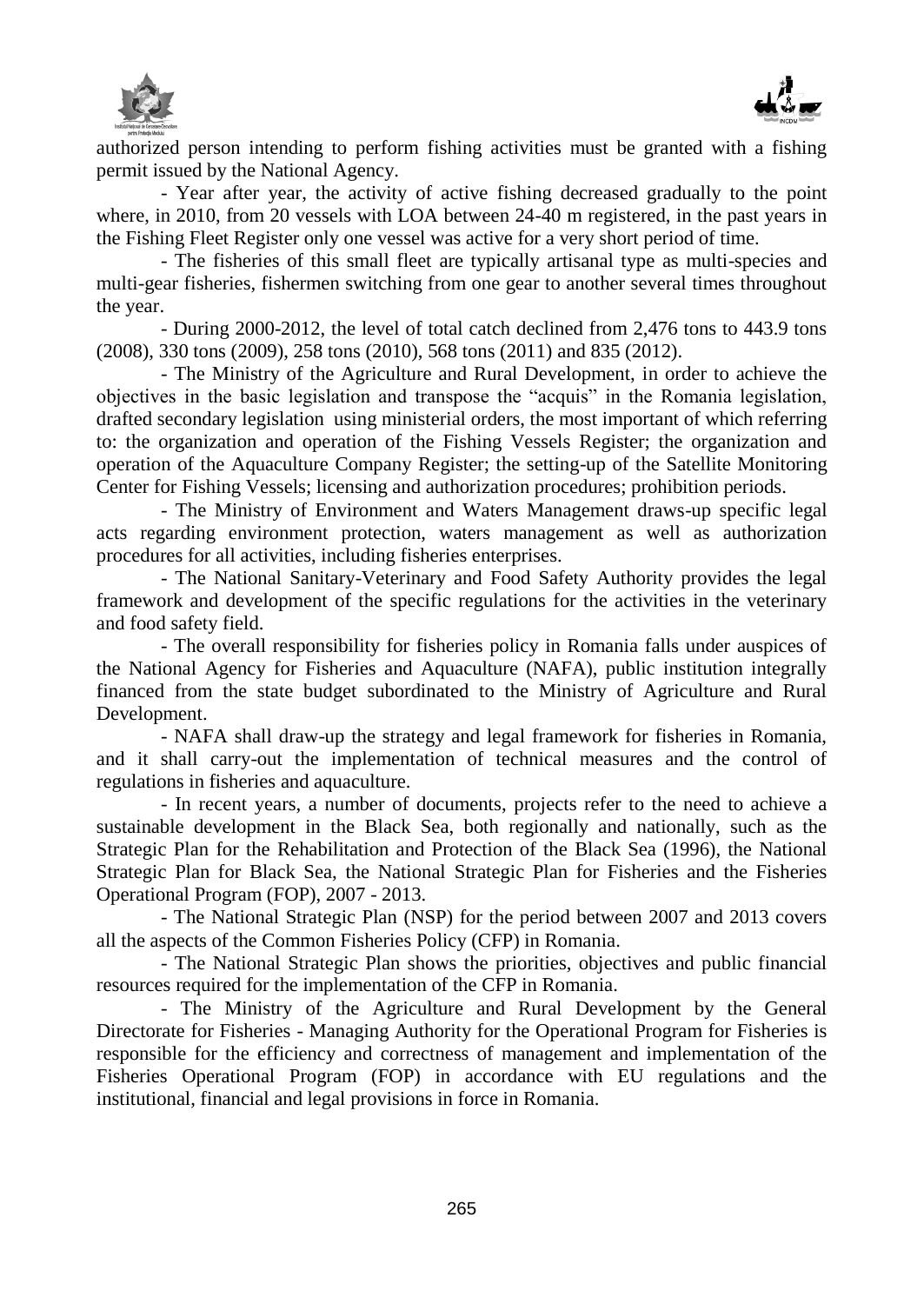



#### **REFERENCES**

1. ANTON E., S. NICOLAEV, G. RADU, ELENA RADU, A.ADAM, A. ADAM, 2004. Researches on the incidental dolphin catches during the illegal commercial fishing. *The annales of "Dunărea de Jos" University of Galați. Fascicle VII - Fishing and aquaculture*: 34-38, ISSN 4582.

2. ANTON E., S. NICOLAEV, V. MAXIMOV, G. RADU, ELENA RADU, N.C. PAPADOPOL, I. STAICU, 2006. Recherches concernant l'influence de l'effort de pêche avec des filets maillants et filets maillants pour esturgeons sur les populations de dauphins du secteur roumain de la mer Noire. *Cercetari marine*. *Recherches marines*. INCDM. 36:431-445, ISSN:0250-3069.

3. ANTON E., S. NICOLAEV, G. RADU, ELENA RADU, V. MAXIMOV, I. STAICU, N.C. PAPADOPOL, 2008. Observations sur la distribution et la fréquence d'apparition des captures accidentelles de dauphins sur le littoral roumain au cours de l'année 2006. *Cercetări marine*. *Recherches marines*. INCDM. 38:251-268, ISSN:0250-3069.

4. ANTON E., NICOLAEV S., RADU G., MAXIMOV V., 2011. Research on the selectivity of the pelagic trawl used by Romanian costal fisheries. *Journal of Environmental Protection and Ecology.*

5. MAXIMOV V., RADU G., STAICU I., 2008. Evolution of demersal fish species catches from the Romanian marine area between 2000 and 2007. *Cercetări marine*. *Recherches marines*. INCDM.38:305-323, ISSN: 0250-3069.

6. NICOLAEV S., V. MAXIMOV, E. ANTON, G. RADU, 2003. Actual state of the Romanian marine, demersal fisheries. *Workshop on Demersal Resources in the Black Sea & Azov Sea*, 15-17 April 2003, Şile, Istanbul - Turkey. *Turkish Marine Research Foundation, Publication*:14, B. Ozturk and F. Saadet Karakulak, (Eds.) :104-114, ISBN - 92389-1-8.

7. NICOLAEV S., ELENA RADU, G. RADU, E. ANTON, 2004. Imperative need for co-operation concerning sustainable management of Black Sea fishery resources. International Workshop - The Black Sea Coastal Air-Sea Interaction / Phenomena and Related Impacts and Applications, Constanta, Romania 13-15 May 2004. ISBN-0-03624-1:538-545.

8. NICOLAEV S., G. RADU, 2008. Support of GEF Black Sea Ecosystem Recovery Project Implementation Unit for "Review of Fisheries in the Black Sea coastal states". UNDP/GEF.

9. RADU G., S. NICOLAEV, E. ANTON, V. MAXIMOV, ELENA RADU, 2003. Preliminary Data about the Impact of Fishing Gears on the Dolphins from the Balck Sea Romanian Waters. *Workshop on Demersal Resources in the Black Sea & Azov Sea*, 15-17 April 2003, Şile, Istanbul - Turkey. *Turkish Marine Research Foundation, Publication*:14, B. Ozturk and F. Saadet Karakulak, (Eds.):115-129, ISBN - 92389-1-8.

10. RADU ELENA, G. RADU, E. ANTON, I. STAICU, V. MAXIMOV, 2006. Évolution des captures de poissons pélagiques dans le secteur marin roumain pendant la période 2000-2004. *Cercetări marine*. *Recherches marines*. INCDM. 36:253-270, ISSN:0250-3069.

11. RADU G, ELENA RADU, E. ANTON, I. STAICU, MARIA MOLDOVEANU, 2006. Assessment of fishing agglomerations biomass of main demersal fish species with commercial importance in the Romanian marine area. *Cercetări marine. Recherches marines*. INCDM. 36:299- 317, ISSN:0250-3069.

12. RADU G., E. ANTON, ELENA RADU, ANDREEA FLOREA, 2008. Results obtained in the frame of the ACCOBAMS project "Assessment of the extent of present cetacean by-catch and strandings in the Romanian Black Sea area". *Cercetări marine*. *Recherches marines*. INCDM. 38: 233-250, ISSN:0250-3069.

13. RADU G., ANTON E., RAYKOV V., YANKOVA M., PANAYOTOVA M., 2010. Sprat and turbot fisheries in the Bulgarian and Romanian Black Sea areas. International Multidisciplinary Scientific Geoconference & Expo SGEM. 20. 26 June 2010. Albena, Bulgaria. ISBN 10: 954-91818- 1-2. ISBN 13: 978-954-91818-1-4.

14. RADU G., S. NICOLAEV, 2010. The regulation of Black Sea fish stocks. International Association for Danube Research - IAD Danube News 22-5. Editor DANUBE NEWS Alumnus: